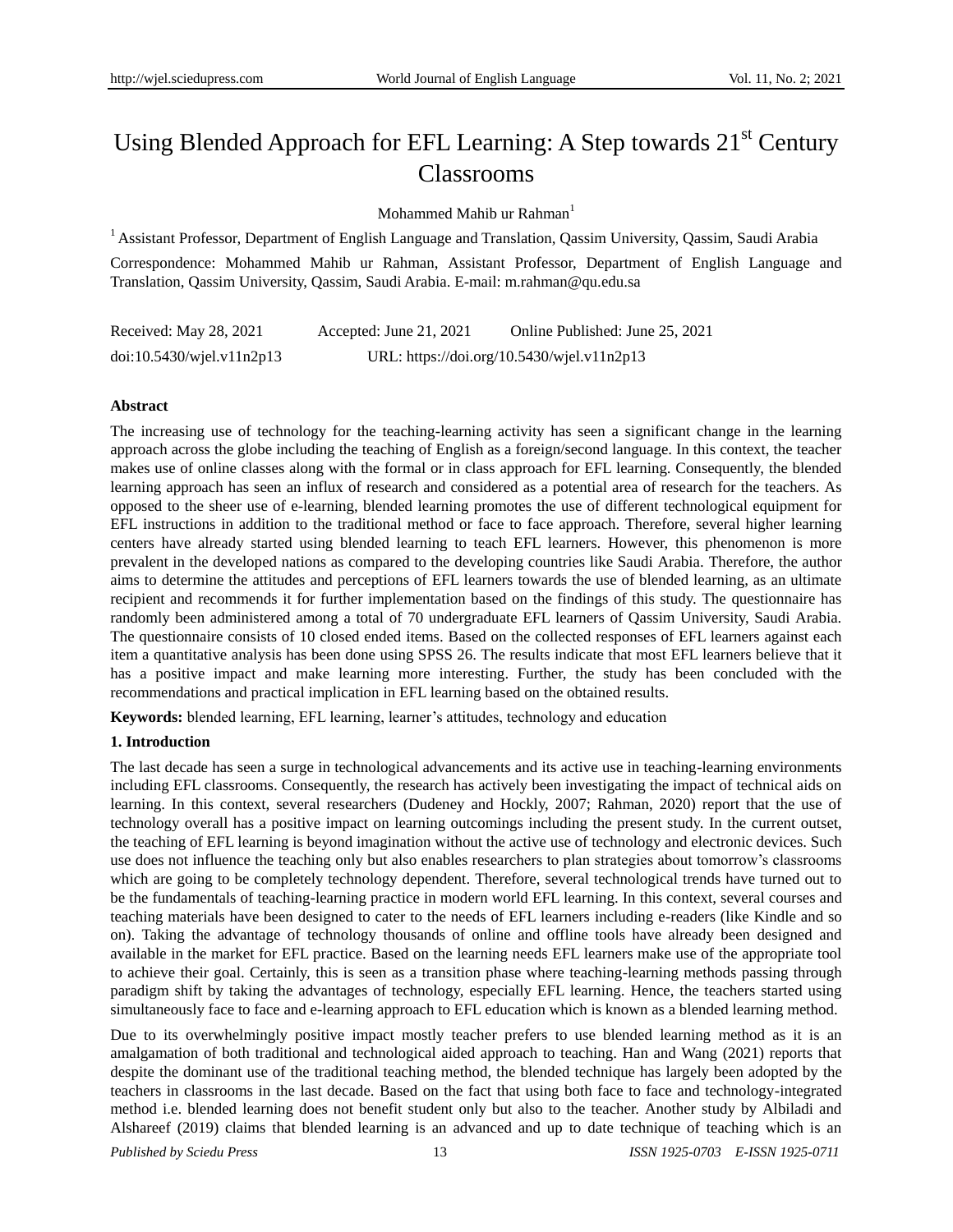outcome of technological revolution and its deep penetration in education. Furthermore, the authors also note that still, a complete dependency on traditional methods is the unjust or unfair use of technology, hence cheating with the students. Moreover, when most teachers believe that student-centric learning remains the core of teaching, therefore, they feel that using blended learning this goal can be achieved. As the core of blended learning is learner-centered, since this approach provides the learner with more opportunity to work and learner or by collaborating with groupmates, classmates this enables the teachers to prepare student-oriented strategies.

Moreover, blended learning attracts most students and teachers as a method mainly due to two fundamental characteristics i.e. anywhere/anytime and flexible learning environments which fit the 21<sup>st</sup> century teaching-learning arena (Rahim, 2019). Ju and Yun (2018) extend this discussion with the claim that blended learning provides learners with the opportunity of life-long learning when in-class learning becomes limited. In this context, blended learning does not restrict the learning only to the inside class situation but also provide the learner with the opportunity to learn outside the class. Therefore, blended learning is directly seen as the method which can fulfil the need of ELF learners in a fast-moving technological world. Additional, blended learning also enables learners with the opportunity to learn and develop critical thinking through numerous related materials available on the internet.

Lastly, the already published work in the area of EFL learning concerning blended learning has laid strong recommendations for its adoption based on technological factors. Therefore, in this study, the author aims to determine the perceptions of learners towards the use of blended learning in EFL classrooms in Saudi Arabia context.

#### **2. Literature Review**

The use of technology in EFL classrooms has a long and rich history. As a result, the journey of technological integration to EFL learning is seen from computer assisted language learning (CALL), Mobile Assisted Language Learning (MALL), and other approaches that involve technological integration generally used by the teachers to teach EFL/ESL learning. Therefore, research believes that blended learning lies in between these approaches used by teachers to felicitate teaching-learning activities. Taking this notion Zhang and Zhu (2018) claim it was impossible to design an educational framework to fulfil every student need until now, but with blended learning, it is possible to develop a flexible, anywhere/anytime, and motivating friendly learning atmosphere. This showcase the effectiveness of blended learning where even a personalized learning module can be designed using technology in addition to the traditional teaching method. Therefore, it is also believed that in near future using the only traditional method will be replaced with blended learning. Further, Dziuban et al. (2018) say that blended learning is a teaching approach that uses face to face method and technology integrated platforms simultaneously and has a significant impact on learning. As a result, Fakhir (2015) emphasizes that the ministry of education should fund more to blended research. This gives rise to the pinpoint question that the researcher should explore the different factors that lead to the better implementation of blended learning in  $21<sup>st</sup>$  century classrooms.

In fact, blended learning is a way out to the traditional teaching method rather using the two i.e. traditional and technology driven method together to as a new teaching method to survive in the technological society. Furthermore, Albiladi and Alshareef (2019) opine that blended learning as a teaching method is seen as the plank between education methods and online learning. As a result, the integration of technology in teaching method is the new paradigm shift in the field of teaching-learning activities. Therefore, a lot needs to be restructured in terms of the teaching methodology, especially in EFL learning.

Moreover, the growing trend for the adoption of blended learning in EFL classrooms remains on flexibility i.e. anywhere and anytime learning opportunity. In this regard, Oweis (2018) reported in his study that blended learning has a positive impact and enable learners with greater motivation and better use of the English language. Additionally, learners claimed that using blended learning they had enough time both inside and outside the classroom to learn and practice the language. Due to flexibility, they have also mastered proficiency in a given language. Therefore, the application of blended learning requires in class restricting and existing methodology, this is also considered as the upgraded platform of EFL learning. Accordingly, Sharma and Barrett (2018) claim that the characteristics of blended learning yet to be fully utilized in ELT domain, as it opens numerous interesting innovative and creative ideas for teachers. As they propose a blended framework based on the certain factors which proved to be effective not only for students but to the educational institute also, such as, improvement in learner's overall English skills, independent learning, critical thinking, and so on.

*Published by Sciedu Press* 14 *ISSN 1925-0703 E-ISSN 1925-0711* Besides all, blended learning has also a significant impact on the overall leaning achievements and performance of the learners. Considerably, Akbarov et al. (2018) report in their study that blended learning has brought a positive change in EFL learner's performance with a noticeable surge in their motivation level. This overall cultivated into academic achievements. The results of this study further reports that learners show a positive bend of mind during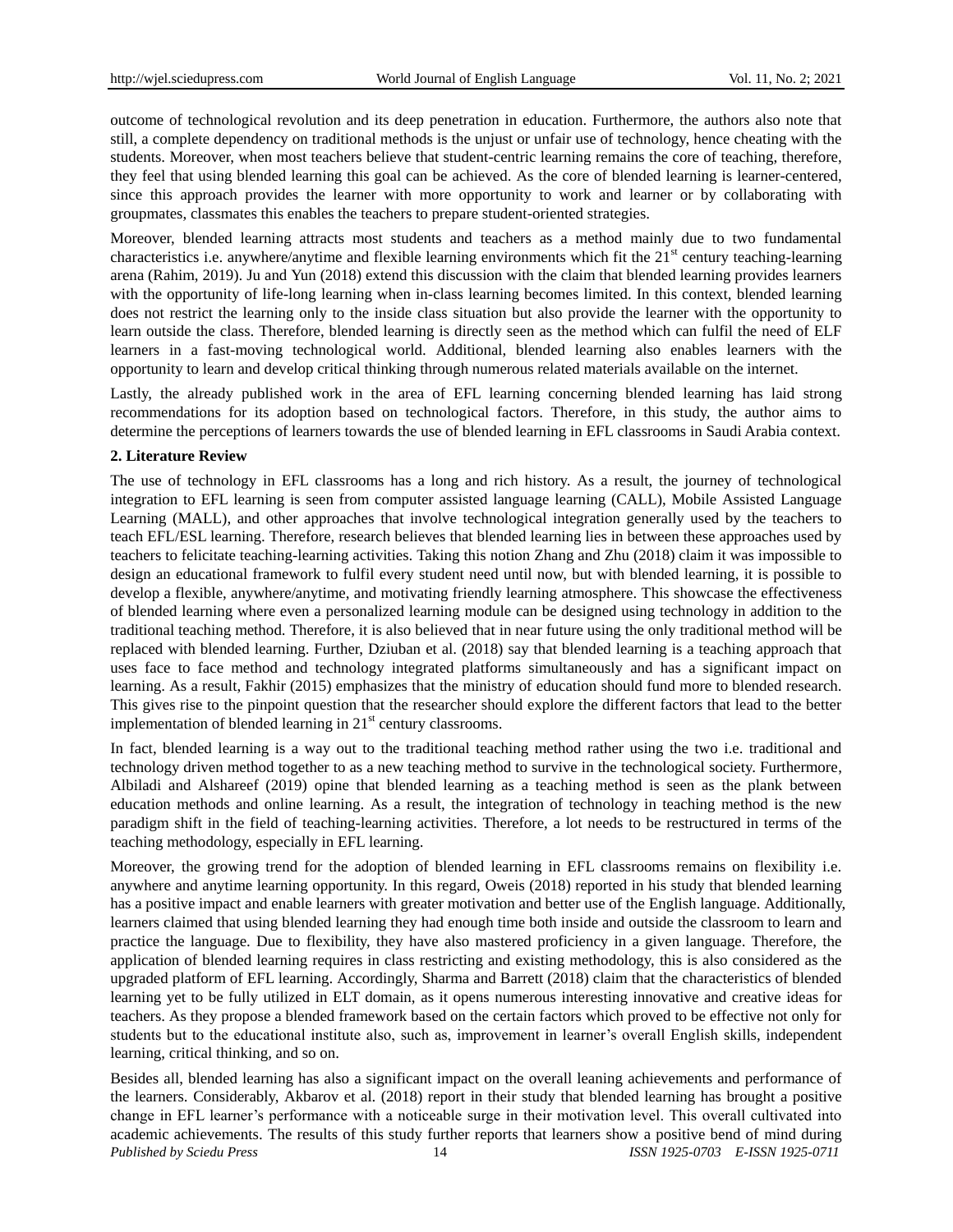the class towards a blended learning approach. Further, yet another study by Dziuban et al. (2018) reports that blended learning enables learners to measure and evaluate their learning process, which reflects on their overall academic scores. Additionally, blended learning promotes collaborative learning, so students get fairly more opportunities to learn from their peers or colleagues in an academic environment. Taking the advantage of such circumstance Oweis (2018) reports that blended learning has a greater impact both on the motivation and academic achievement of the students as compared to the solo use of traditional teaching method in EFL classrooms.

# **3. Research Methodology**

## *3.1 Participants*

In this study, to determine the perceptions of EFL learners' towards the use of blended learning and their readiness if implemented in formal teaching. A total number of 70 students have been asked to fill in the questionnaire belonging to under-graduate level at Qassim University. The participants belong to the age of 18 to 25 years. In the following table 1, their demographic details have also been presented.

|  |  |  |  | Table 1. Showing Learner's Demography |
|--|--|--|--|---------------------------------------|
|--|--|--|--|---------------------------------------|

| Gender         | Number | Percent $(\%)$ |  |
|----------------|--------|----------------|--|
| Male           | 35     | 50             |  |
| Female         | 35     | 50             |  |
| Age            |        |                |  |
| $18-20$ years  | 42     | 60             |  |
| $21-25$ years  | 28     | 40             |  |
| Education      |        |                |  |
| Under-graduate | 70     | 100            |  |
| Total          | 70     | 100            |  |

## *3.2 Instruments*

The used instrument for the data collection was a questionnaire which consists of 10 close ended items. The questionnaire is broadly divided into two parts i.e. part one seeks to obtain demographic details of the learners' while the second part is based on the main questions that aim to determine the readiness and perceptions of EFL learners towards blended learning and its impact on the learning achievements. Further, the questionnaire has been prepared using 5-point Likert-scaling systems. Where 1 stands for strongly agree (SA), 2 agree (A), 3 neutral, 4 disagree, and 5 strongly disagree (SD), respectively. Only one set of the questionnaire has been administered since the objective of the study is to determine the perceptions of learners only as being the ultimate recipients.

# *3.3 Procedure*

This study aims to make a quantitative investigation out of collected data. Therefore, the questionnaire has randomly been distributed among 70 undergraduate learners, includes both males and females enrolled at Qassim University in December 2020. The distribution of the questionnaire has been done using the electronic method i.e. internet. After collecting the learner's response against each item related to blended learning approach, a quantitative analysis has been done using SPSS 26. The obtained results have been illustrated in the following section following the discussion.

#### **4. Results and Discussion**

In this sub-section, the overall picture about the perceptions of EFL learner's towards the use of blended learning method in EFL learning and their overall impact on learner's academic achievement or performance has been presented in the following table 2. The table consists of a total of 6 columns i.e. column 1 displays question, column 2 to 6 the response has been measured according to the 5-point scaling system i.e. strongly agree to strongly disagree. Each column is divided into two parts, the left partition shows the total number of responses against each scale and the following partition depicts their percentage.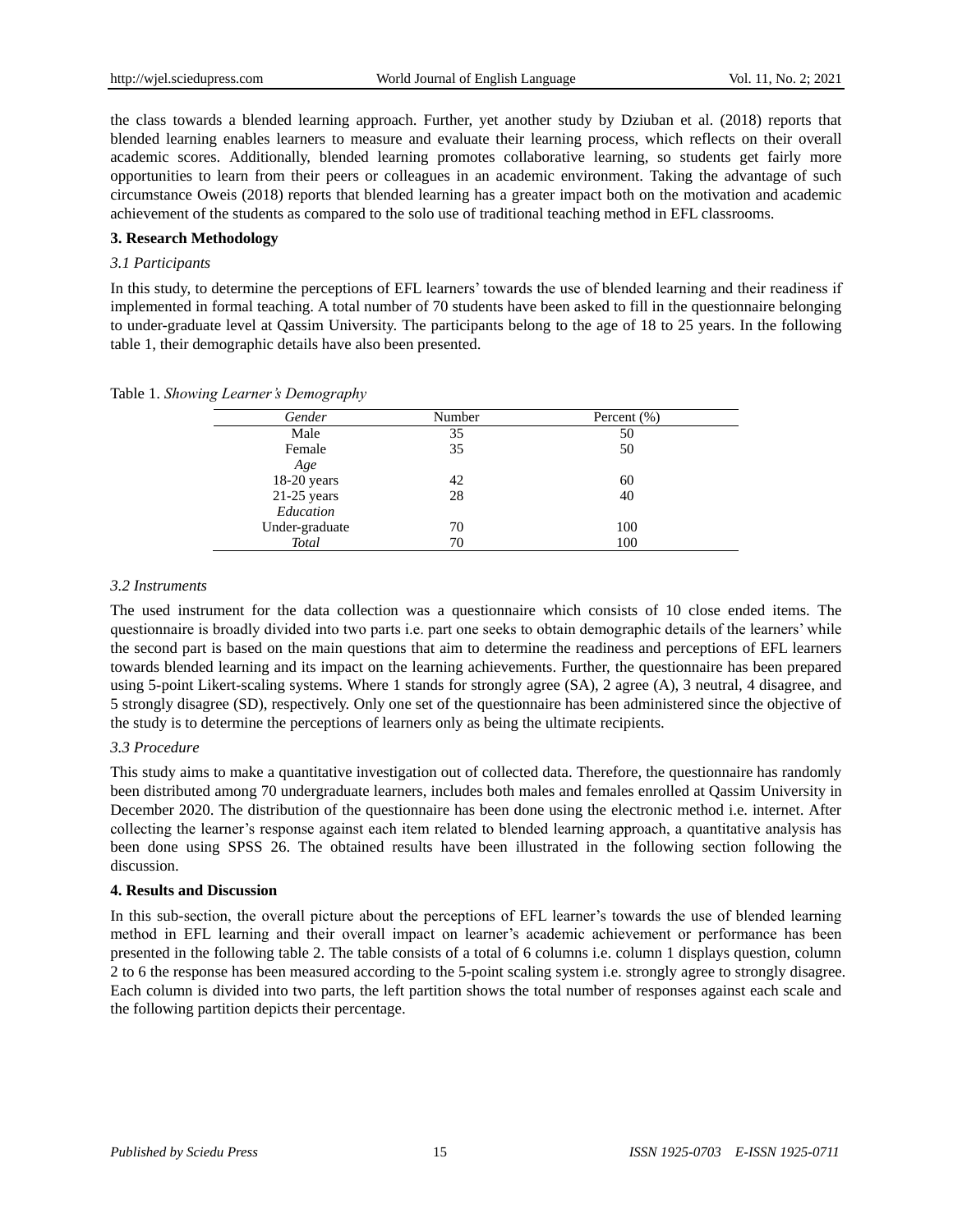| <b>Ouestions</b>                                                                                                                                   |     | <b>SA</b> |     | A     |     | N     |                | D     |                | <b>SD</b>                |
|----------------------------------------------------------------------------------------------------------------------------------------------------|-----|-----------|-----|-------|-----|-------|----------------|-------|----------------|--------------------------|
| (Items)                                                                                                                                            | No. | $\%$      | No. | $\%$  | No. | $\%$  | No.            | %     | No.            | $\frac{0}{0}$            |
| 1. Do you agree<br>that<br>blended learning is the<br>need of the hour and<br>future?                                                              | 13  | 18.57     | 39  | 55.71 | 17  | 24.28 | 1              | 1.42  | $\overline{a}$ | $\overline{a}$           |
| 2. Do you agree<br>that<br>blended learning is easy to<br>use and makes learning<br>interesting?                                                   | 17  | 24.28     | 33  | 47.14 | 11  | 15.71 | 5              | 7.14  | $\overline{4}$ | 5.71                     |
| 3. Do you agree that<br>blended learning creates a<br>diverse<br>more<br>and<br>collaborative environment<br>between<br>teacher<br>and<br>student? | 14  | 20.0      | 40  | 57.14 | 9   | 12.85 | 7              | 10.0  | $\overline{a}$ | $\overline{a}$           |
| 4. Do you agree that<br>blended learning enables<br>students to think critically?                                                                  | 12  | 17.14     | 29  | 41.42 | 15  | 21.42 | 9              | 12.85 | 5              | 7.14                     |
| 5. Do you agree that<br>blended learning motivates<br>students towards learning?                                                                   | 21  | 30.0      | 25  | 35.71 | 16  | 22.85 | 6              | 8.57  | $\overline{c}$ | 2.85                     |
| 6. Do you agree that<br>blended learning enables<br>learners<br>with<br>better<br>workload<br>management<br>during task completion?                | 23  | 32.85     | 31  | 44.28 | 7   | 10.0  | $\overline{4}$ | 5.71  | 5              | 7.14                     |
| 7. Do you agree that<br>blended learning has a<br>positive impact on overall<br>learning?                                                          | 16  | 22.85     | 27  | 38.57 | 15  | 21.42 | 7              | 10.0  | 5              | 7.14                     |
| 8. Do you agree that<br>blended learning provides<br>date<br>learning<br>to<br>up<br>materials?                                                    | 28  | 40.0      | 24  | 34.28 | 13  | 18.57 | 5              | 7.14  | $\overline{a}$ | $\overline{\phantom{a}}$ |
| 9. Do you agree that<br>blended learning provides<br>learners with immediate<br>feedback?                                                          | 22  | 31.42     | 27  | 38.57 | 11  | 15.71 | 8              | 11.42 | $\overline{c}$ | 2.85                     |
| 10. Do you agree that<br>10.<br>blended learning enables<br>students with better goal<br>setting?                                                  | 14  | 20.0      | 24  | 34.28 | 23  | 32.85 | $\overline{c}$ | 2.85  | 7              | 10.0                     |

| Table 2. Showing EFL Learners' Response towards Blended Learning Approach |  |
|---------------------------------------------------------------------------|--|
|                                                                           |  |

Before going into the details of the interpretation of the results, the recorded response against each item has been illustrated in the above table 2.

The Q1 "Do you agree that blended learning is the need of the hour and future?" has received the total number of responses like 13 strongly agree (18.57 %), 39 agree (55.71%), 17 neutral (24.28%), followed by 1 disagree (1.42%) whereas no response has been recorded for strongly disagree.

Similarly, Q2 "Do you agree that blended learning is easy to use and makes learning interesting?" says that 17 strongly disagree (24.28%), 33 agree (47.14%), 11 neutral (15.71%), 5 disagreed (7.14%), and 4 strongly disagree (5.71%).

The Q3 "Do you agree that blended learning creates a more diverse and collaborative environment between teacher and student?" shows that 14 strongly agree (20.0%), 40 agree (57.14%), 9 neutral (12.85%), 7 disagree (10.0%), and none of the respondents chooses to strongly disagree.

Further, Q4 "Do you agree that blended learning enables students to think critically?" responses are as follows; 12 strongly agree (17.14%), 29 agree (41.42%), 15 neutral (21.42%), 9 disagree (12.85%), and 5 say strongly disagree  $(7.14\%)$ .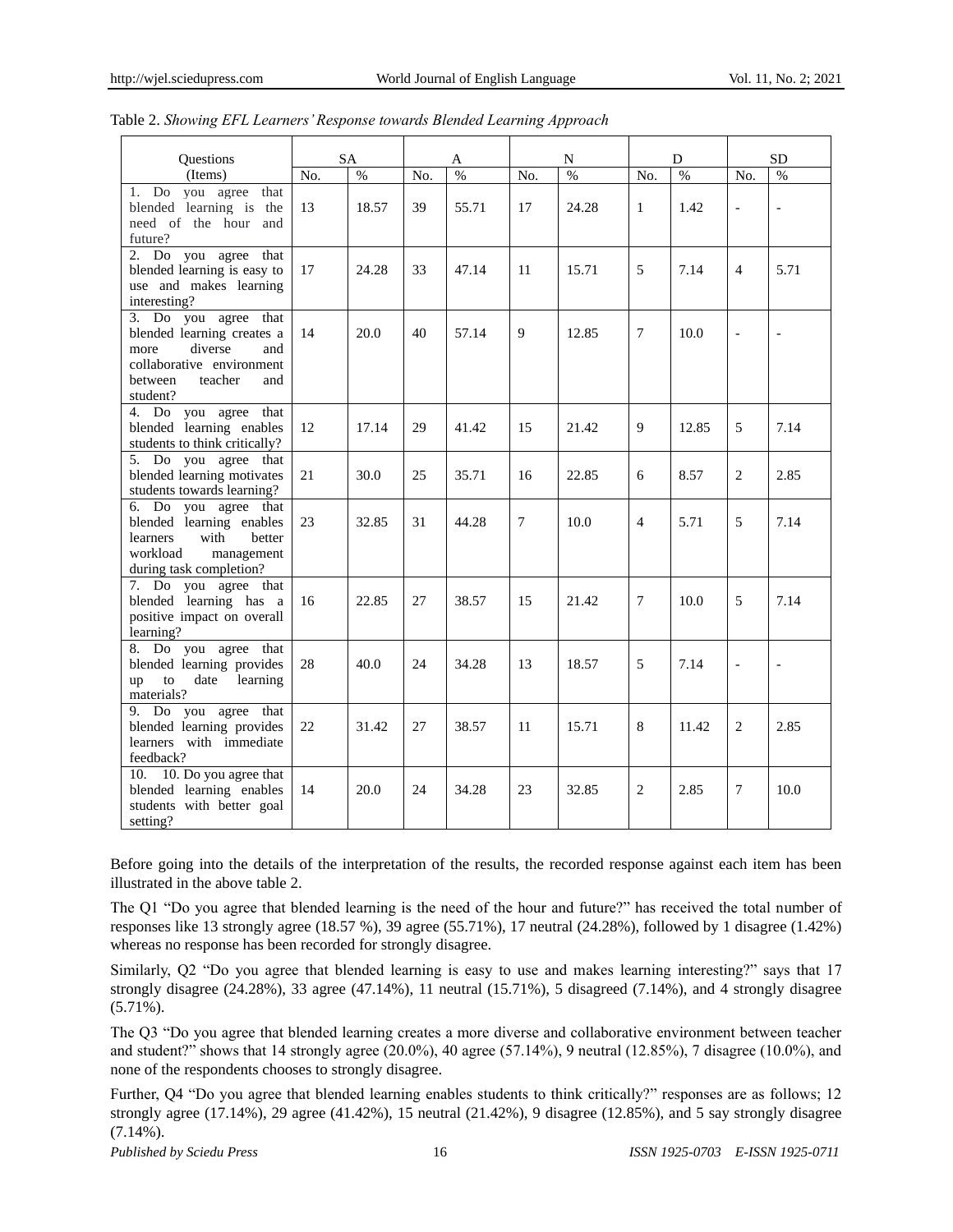Whereas the responses of Q5 "Do you agree that blended learning motivates students towards learning?" reveals that 21 strongly agree (30.0%), 25 agree (35.71%), 16 neutral (22.85%), 6 disagree (8.57%), and 2 strongly disagree (2.85%).

In line, Q6 "Do you agree that blended learning enables learners with better workload management during task completion?" received 23 strongly agree (32.85%), 31 agree (44.28%), 7 neutral (10.0%), 4 disagree (5.71%), and 5 learners strong disagreed (7.14%).

Furthermore, the learners have responded to the Q7 "Do you agree that blended learning has a positive impact on overall learning?" in such a way that 16 strongly agree (22.85%), 27 agree (38.57%), 15 neutral (21.42%), 7 disagree (10.0%), and 5 strongly disagree (7.14%).

The recorded responses for Q8 "Do you agree that blended learning provides up to date learning materials?" are as; 28 strongly agree (40.0%), 24 agree (34.28%), 13 neutral (18.57%), 5 disagree (7.14%), and no response received for strongly disagree.

Similarly for Q9 "Do you agree that blended learning provides learners immediate feedback?" 22 strongly agree (31.42%), 27 agree (38.57%), 11 neutral (15.71%), 8 disagree (11.42%), and 2 strongly disagree (2.85%).

Finally the responses for Q10 "Do you agree that blended learning enables students with better goal setting?" 14 strongly agree  $(20.0\%)$ , 24 agree  $(34.28\%)$ , 23 neutral  $(32.85\%)$ , 2 disagree  $(2.85\%)$ , and 7 strongly disagree  $(10.0\%)$ .

As per the data presented in above table 2 shows that items revied an overall agreement of 60% from the learners except item no. 10 and 4 i.e. 54.28% and 58.82%. However, the overall response of the learners shows clear indication towards the efficacy of blended learning. This gives rise to the feeling that learners show readiness for the adoption of blended learning based on the fact it creates a diverse and collaborative learning environment which help learners in improving academic performance and motivation. This is evident from the results of question 5 and 7 which has received overall agreement (strongly agree  $+$  agree) of 65.71% and 61.42%, respectively. Further, the results of the items 9 and 10 show that blended learning also helps learners to improve performance based on the immediate feedback and also enables with the better goal setting for future, as the learners show the overall agreement of 69.99% and 54.28%, respectively. On the contrary, there are very few items which have received a lesser amount of disagreement which can be concluded as having a mild effect or no effect on the overall results of the study.

# **5. Conclusions**

The results of this study indicate the EFL learners' perceptions and attitudes towards the use of blended learning. However, the nature of the items of other study did not pay attention to cover different aspects keeping in view the 21<sup>st</sup> century classrooms situations, but this study tried to capture it and the percentage of agreement is quite relaxing. Therefore, the results of the study may be used to design a blended learning module of EFL learning.

Further, the results of the study are clear indicators that learners tend to show a positive attitude towards a blended learning approach that has a greater impact on the overall learning of the students. Hence, students show complete readiness towards the migration of blended learning from the existing methodology, as they also feel that the old method is time consuming and outdated when the world is moving fast towards deeper into the technology. They also claimed that blended learning is quite exciting and learning becomes fun, hence, more time is spent during learning (item 2). Despite not full integration of blended learning learners believes that it is a future method of EFL learning as they show 74.28% of agreement (item 1). As per the existing method, they are not fully independent and exposed to the less collaborative environment but they show overwhelming agreement towards the item no. 3 i.e. 77.14%, based on the fact that if students are promoted to the collaborative learning so they will get a fair opportunity to learn more with update learning materials using online source or tool. Therefore, the author recommends that the students should be familiarized with different reliable online educational tools.

In conclusion, the author states that blended learning is the only option for learning rather the argument is that using technology in education especially as a methodological implementation see a possibility of getting a superior grade and higher motivation towards learning as evident in many studies. Further, blended learning is also effective and interesting to use for both learners and teachers. Therefore, timely analysis of the overall performance of the students is needed and accordingly effect digital aid will be employed based on the individual or group of students' preferences. The overall results of the study clearly indicate that when full integration of blended learning takes place in EFL learning it will have a significant and impressive amount of learning output or academic achievement of the students as compared to the traditional methods of teaching.